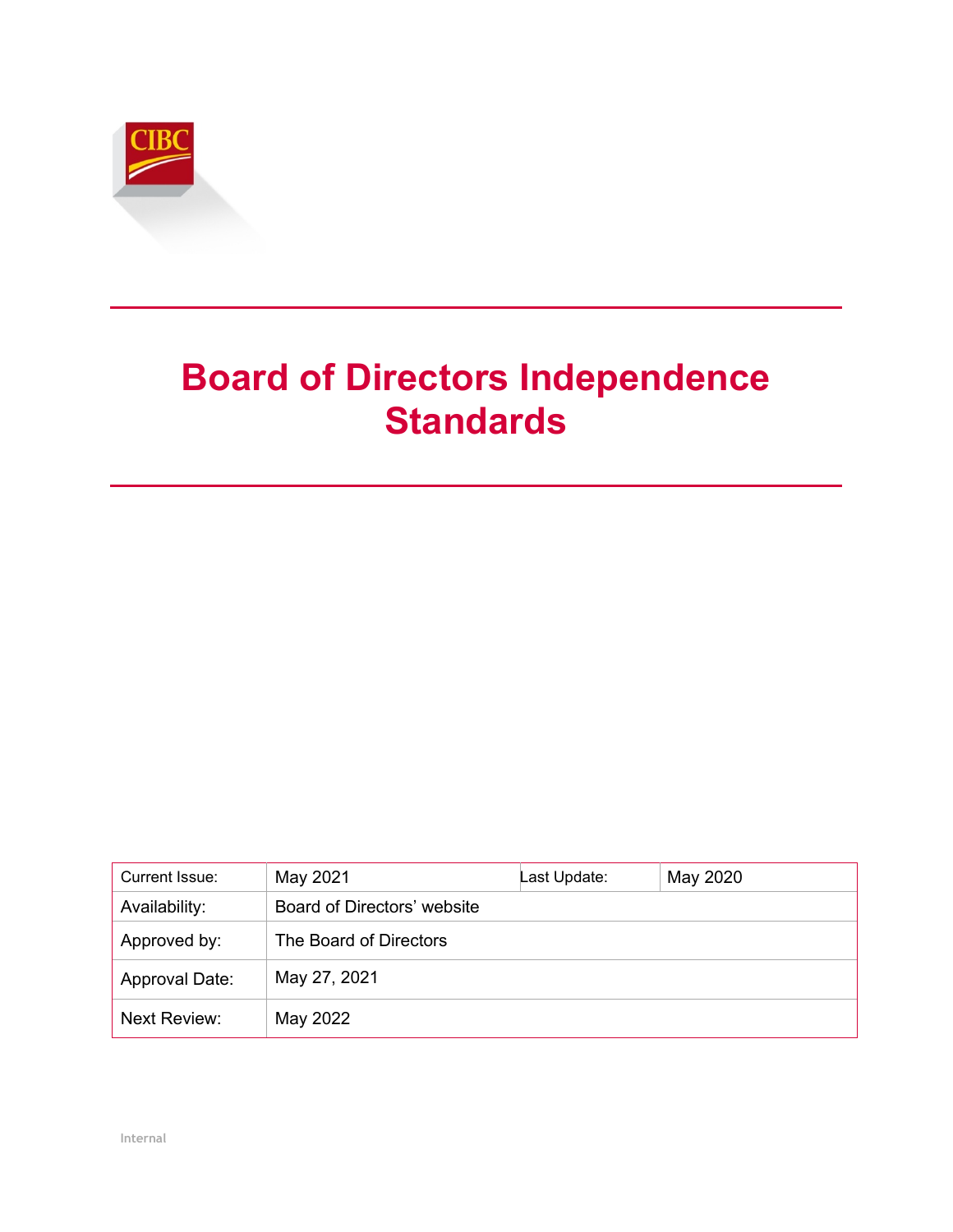## **Table of Contents**

| 1.0 |      |                                                                           |  |
|-----|------|---------------------------------------------------------------------------|--|
| 2.0 |      |                                                                           |  |
| 3.0 |      |                                                                           |  |
|     | 3.1. |                                                                           |  |
|     | 3.2. |                                                                           |  |
|     |      |                                                                           |  |
|     |      |                                                                           |  |
|     |      |                                                                           |  |
|     | 3.3. |                                                                           |  |
|     |      | 3.3.1. Payments to Suppliers and Other Vendors for Property and Services4 |  |
|     |      |                                                                           |  |
|     | 3.4. |                                                                           |  |
|     |      |                                                                           |  |
|     |      |                                                                           |  |
|     | 3.5. |                                                                           |  |
|     |      |                                                                           |  |
|     |      |                                                                           |  |
|     | 3.6. |                                                                           |  |
|     |      |                                                                           |  |
|     |      |                                                                           |  |
|     |      |                                                                           |  |
|     | 3.7. | Management Resource and Compensation Committee Members 6                  |  |
| 4.0 |      |                                                                           |  |
|     | 4.1. |                                                                           |  |
|     | 4.2. |                                                                           |  |
|     | 4.3. |                                                                           |  |
|     | 4.4. |                                                                           |  |
| 5.0 |      |                                                                           |  |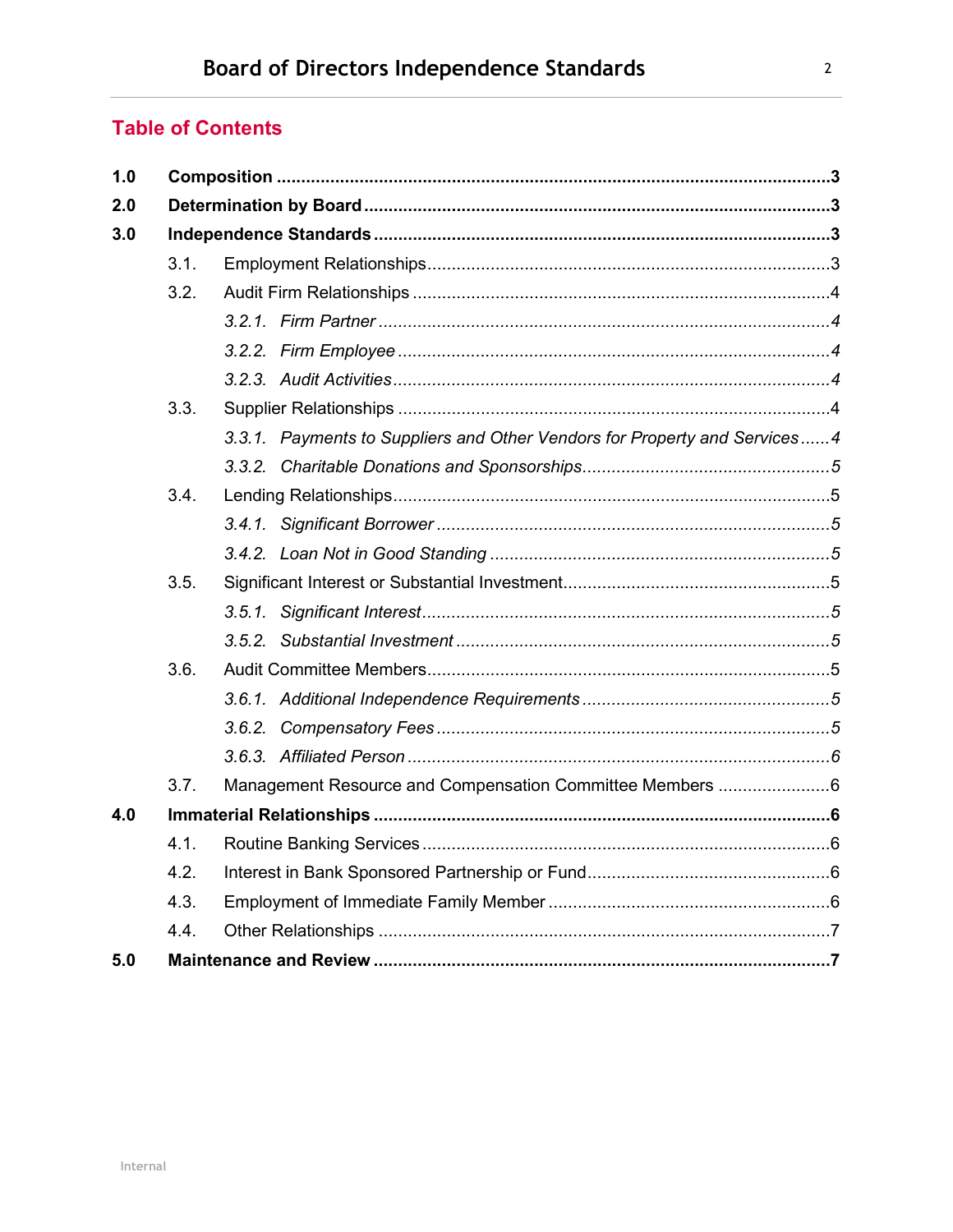## <span id="page-2-0"></span>1.0 **Composition**

<span id="page-2-1"></span>A substantial majority of the Board shall be independent as set out in these standards.

## 2.0 **Determination by Board**

A director is considered independent only where the Board affirmatively determines that the director has no material relationship with CIBC, including as a partner, shareholder or officer of an organization that has a relationship with CIBC. A "material relationship" is a relationship that could, in the view of the Board, be reasonably expected to interfere with the exercise of a director's independent judgment and includes an indirect material relationship. The Board shall make a determination concerning the independence of a director each year at the time the Board approves director nominees for inclusion in CIBC's management proxy circular. Where a director joins the Board mid-year, the Board will make a determination regarding that director at that time.

## <span id="page-2-2"></span>3.0 **Independence Standards**

In determining whether a director is independent, the Board shall apply the standards set out below and consider all relevant facts and circumstances.

#### <span id="page-2-3"></span>3.1. **Employment Relationships**

- 3.1.1. A director who is, or has been within the last three years, an employee or whose spouse<sup>[i](#page-6-2)</sup> is currently an employee of CIBC or its subsidiaries is not independent.
- 3.1.2. A director whose immediate family member<sup>ii</sup> is, or has been within the last three years, an executive officer<sup>[iii](#page-6-4)</sup> of CIBC or its subsidiaries is not independent.
- 3.1.3. A director who received, or whose immediate family member received, more than the lesser of C\$75,000 or US\$120,000 in direct compensation from CIBC or any of its subsidiaries during any twelve month period within the last three years (other than compensation received by an immediate family member for service as an employee of CIBC or its subsidiaries) is not independent. Direct compensation does not include remuneration for acting as a member of the Board or any Board committees or the receipt of fixed amounts of compensation under a retirement plan (including deferred compensation) for prior service, with CIBC or any of its subsidiaries provided such compensation is not contingent in any way on continued service. A director does not have to consider direct compensation paid to an immediate family member who is employed as a non-executive officer.
- 3.1.4. Employment as an interim Chair on a part-time basis or as an interim CEO does not disqualify a director from being independent following that employment.
- 3.1.5. A director who is, or has been within the last three years, or whose immediate family member is, or has been within the last three years, employed as an executive officer of another entity or company where any of CIBC's present executive officers at the same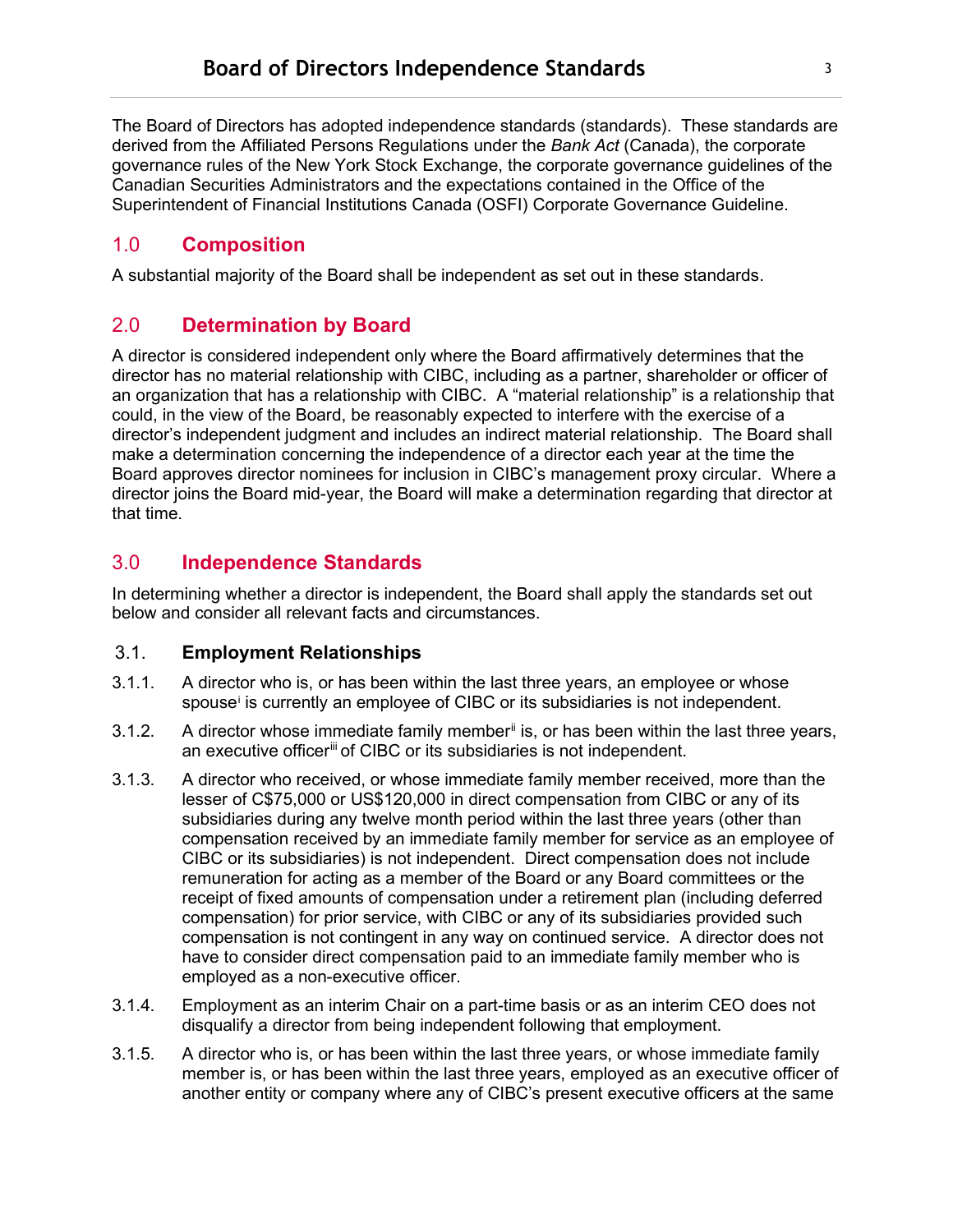time serve or served on that entity's or company's compensation committee is not independent.

#### <span id="page-3-0"></span>3.2. **Audit Firm Relationships**

#### <span id="page-3-1"></span>3.2.1. *Firm Partner*

A director who is, or whose immediate family member is, a partner of a firm that is the internal or external auditor of CIBC or any of its subsidiaries is not independent.

#### <span id="page-3-2"></span>3.2.2. *Firm Employee*

A director who is an employee of a firm that is the internal or external auditor of CIBC or any of its subsidiaries is not independent.

#### <span id="page-3-3"></span>3.2.3. *Audit Activities*

- 3.2.3.1. A director whose immediate family member is an employee of a firm that is the internal or external auditor of CIBC or any of its subsidiaries and personally works on the audit of CIBC or a subsidiary of CIBC is not independent.
- 3.2.3.2. A director whose spouse or child<sup>[iv](#page-6-5)</sup> who shares a home with the director who is an employee of a firm that is the internal or external auditor of CIBC or any of its subsidiaries and participates in such firm's audit, assurance or tax compliance (but not tax planning) practice is not independent.
- 3.2.3.3. A director who has been, or whose immediate family member has been, within the last three years a partner or employee of a firm that is the internal or external auditor of CIBC or any of its subsidiaries and personally worked on the audit of CIBC or a subsidiary of CIBC within that time is not independent.

#### <span id="page-3-4"></span>3.3. **Supplier Relationships**

#### <span id="page-3-5"></span>3.3.1. *Payments to Suppliers and Other Vendors for Property and Services*

- 3.3.1.1. A director who is an employee, or whose immediate family member is an executive officer, of a company that makes payments to, or received payments from, CIBC for property or services in an amount which, in any of the last three fiscal years, exceeds the greater of US\$1 million or 2% of such other company's consolidated gross revenues, is not independent. Both the payments and the consolidated gross revenues to be measured are those reported in the last completed fiscal year. The look-back provision applies solely to the financial relationship between CIBC and the director or immediate family member's current employer. It is not necessary to consider former employment of the director or immediate family member.
- 3.3.1.2. A director who provides, or whose spouse provides, goods or services to CIBC, or who is, or whose spouse is, a partner, employee or person with a substantial in[v](#page-6-6)estment<sup>y</sup> in a partnership or corporation that provides goods or services to CIBC where total annual billings to CIBC exceeds 10% of total annual billings of the director, director's spouse, partnership or corporation, as applicable, is not independent.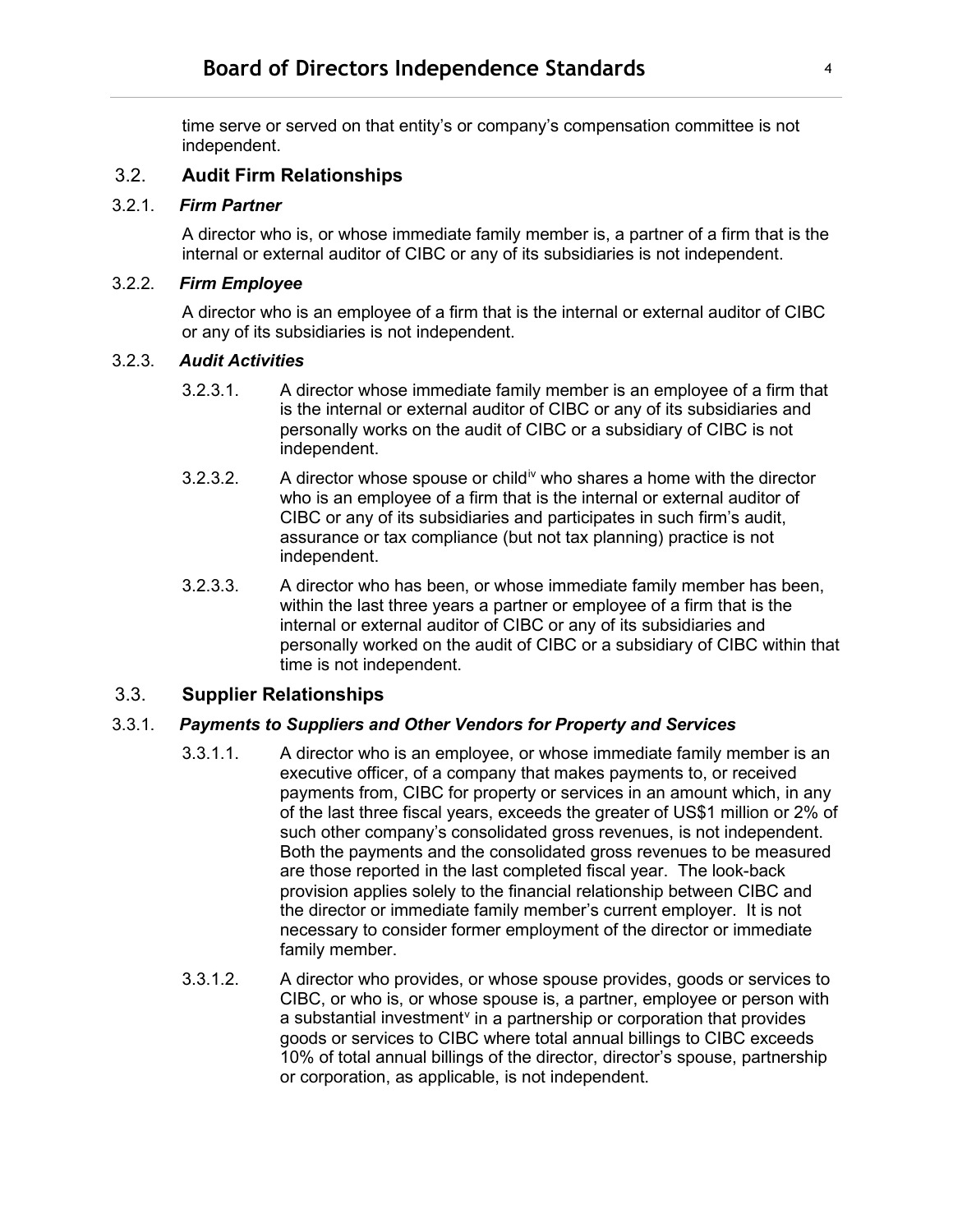#### <span id="page-4-0"></span>3.3.2. *Charitable Donations and Sponsorships*

Contributions to tax exempt organizations will not be considered "payments" for the purposes of section 3.3.1.1. as long as CIBC discloses on its website or in its annual proxy circular any contributions CIBC made to a tax exempt organization in which any independent director serves as an executive officer if, within the preceding three years, contributions in any single fiscal year exceeded the greater of US\$1 million or 2% of the tax exempt organization's consolidated gross revenues.

#### <span id="page-4-1"></span>3.4. **Lending Relationships**

#### <span id="page-4-2"></span>3.4.1. *Significant Borrower*

A director who is, or whose spouse is, a significant borrower $\dot{v}$ , an officer or employee of a significant borrower, or a person who controls one or more entities, which together, would be a significant borrower, is not independent.

#### <span id="page-4-3"></span>3.4.2. *Loan Not in Good Standing*

A director who has, or whose spouse has, a loan that is not in good standing  $\sin$  from CIBC or its subsidiaries, or who is or whose spouse is a director, officer, employee or person that controls an entity with a loan that is not in good standing from CIBC or its subsidiaries, is not independent.

#### <span id="page-4-4"></span>3.5. **Significant Interest or Substantial Investment**

#### <span id="page-4-5"></span>3.5.1. *Significant Interest*

A director who has, or whose spouse has, a significant interest[viii](#page-6-9) in a class of shares of CIBC is not independent.

#### <span id="page-4-6"></span>3.5.2. *Substantial Investment*

A director who has, or whose spouse has, a substantial investment in an affiliate of CIBC is not independent.

#### <span id="page-4-7"></span>3.6. **Audit Committee Members**

#### <span id="page-4-8"></span>3.6.1. *Additional Independence Requirements*

A director who serves as an Audit Committee member must meet additional independence requirements under rules of the Securities and Exchange Commission.

#### <span id="page-4-9"></span>3.6.2. *Compensatory Fees*

A director who accepts, directly or indirectly, any consulting, advisory or other compensatory fee<sup>[ix](#page-6-10)</sup> from CIBC or any CIBC subsidiary, (other than in his or her capacity as a member of the Board of Directors or a Board committee), is not independent for the purpose of serving as an Audit Committee member. Indirect acceptance of any compensatory fee includes acceptance by:

- 3.6.2.1. a spouse, or child sharing a home with the Audit Committee member; or
- 3.6.2.2. an entity in which the Audit Committee member is a partner, member, an officer such as a managing director occupying a comparable position or an executive officer, or occupies a similar position (except limited partners, non-managing members and those occupying similar positions who, in each case, have no active role in providing services to the entity) and which provides accounting, consulting, legal, investment banking or financial advisory services to CIBC or any CIBC subsidiary.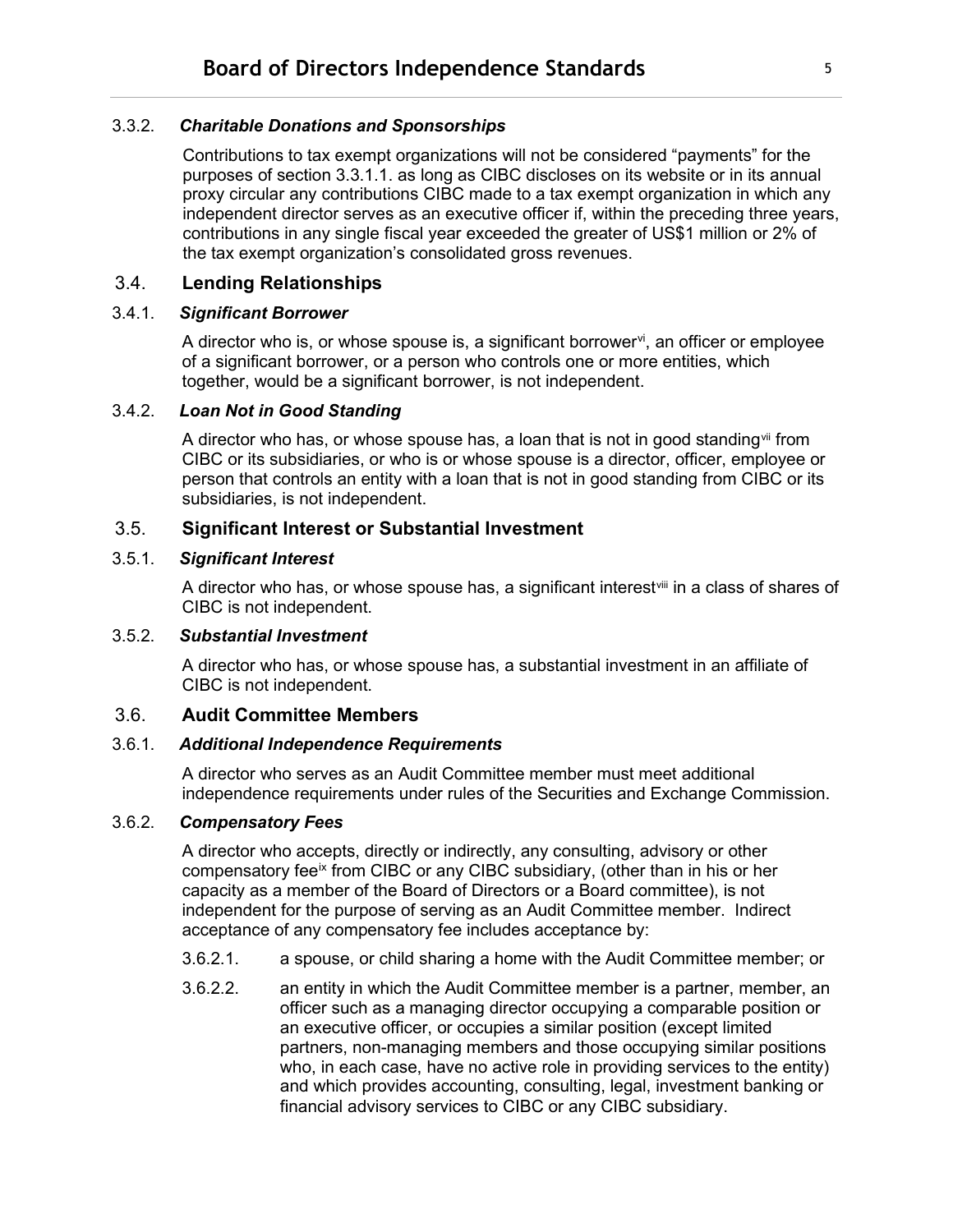#### <span id="page-5-0"></span>3.6.3. *Affiliated Person*

A director who is an "affiliated"<sup>[x](#page-6-11)</sup> person of CIBC or a CIBC subsidiary is not independent for the purpose of serving as an Audit Committee member.

#### <span id="page-5-1"></span>3.7. **Management Resource and Compensation Committee Members**

In determining whether a director is independent, the Board shall consider additional factors for a director who serves as a Management Resource and Compensation Committee member based on rules of the New York Stock Exchange. The Board shall consider:

- 3.7.1. the sources of a director's compensation, including any consulting, advisory or other compensatory fee from CIBC or any other source that would impair the director's ability to make independent judgments about executive compensation at CIBC;
- 3.7.2. whether the director is affiliated with CIBC, a CIBC subsidiary, or an affiliate of a CIBC subsidiary, and whether this relationship places the director under the control of CIBC or its senior management or otherwise creates a relationship that would impair the director's ability to make independent judgments about executive compensation; and
- 3.7.3. any other factor that materially affects the director's ability to be independent from management in connection with the duties of a Management Resources and Compensation Committee member.

## <span id="page-5-2"></span>**4.0 Immaterial Relationships**

The Board may determine that a director is independent where there are only immaterial relationships between the director and CIBC or its subsidiaries. The relationships listed below are considered immaterial and do not affect a director's independence, unless otherwise determined by the Board for a specific director relationship. The fact that a particular relationship is not listed below does not mean that it affects the independence of a director.

#### <span id="page-5-3"></span>4.1. **Routine Banking Services**

A director, his or her immediate family member or any entity the director or an immediate family member controls, receives personal banking services, extensions of credit and other financial services in the ordinary course of business from CIBC or a subsidiary, provided that such services: (i) are on market terms<sup>[xi](#page-6-12)</sup>; (ii) are in compliance with all applicable laws including the *Bank Act* (Canada) and the United States Sarbanes-Oxley Act of 2002; and (iii) in the case of an extension of credit, are in good standing and do not make the director a significant borrower.

#### <span id="page-5-4"></span>4.2. **Interest in Bank Sponsored Partnership or Fund**

A director, his or her immediate family member or any entity the director or an immediate family member controls, has an interest in a partnership or fund which is sponsored or managed by CIBC or a subsidiary, provided that the director acquired the interest and participates in the partnership or fund on terms no more favourable to the director than the terms upon which persons who are not directors of CIBC acquired their interests and participate in the partnership or fund.

#### <span id="page-5-5"></span>4.3. **Employment of Immediate Family Member**

The employment of an immediate family member of a director with CIBC or a subsidiary of CIBC (provided the immediate family member is not the director's spouse or an executive officer of CIBC or a subsidiary) if the compensation and benefits received by such person were established by CIBC in accordance with the compensation policies and practices applicable to CIBC employees in comparable positions.